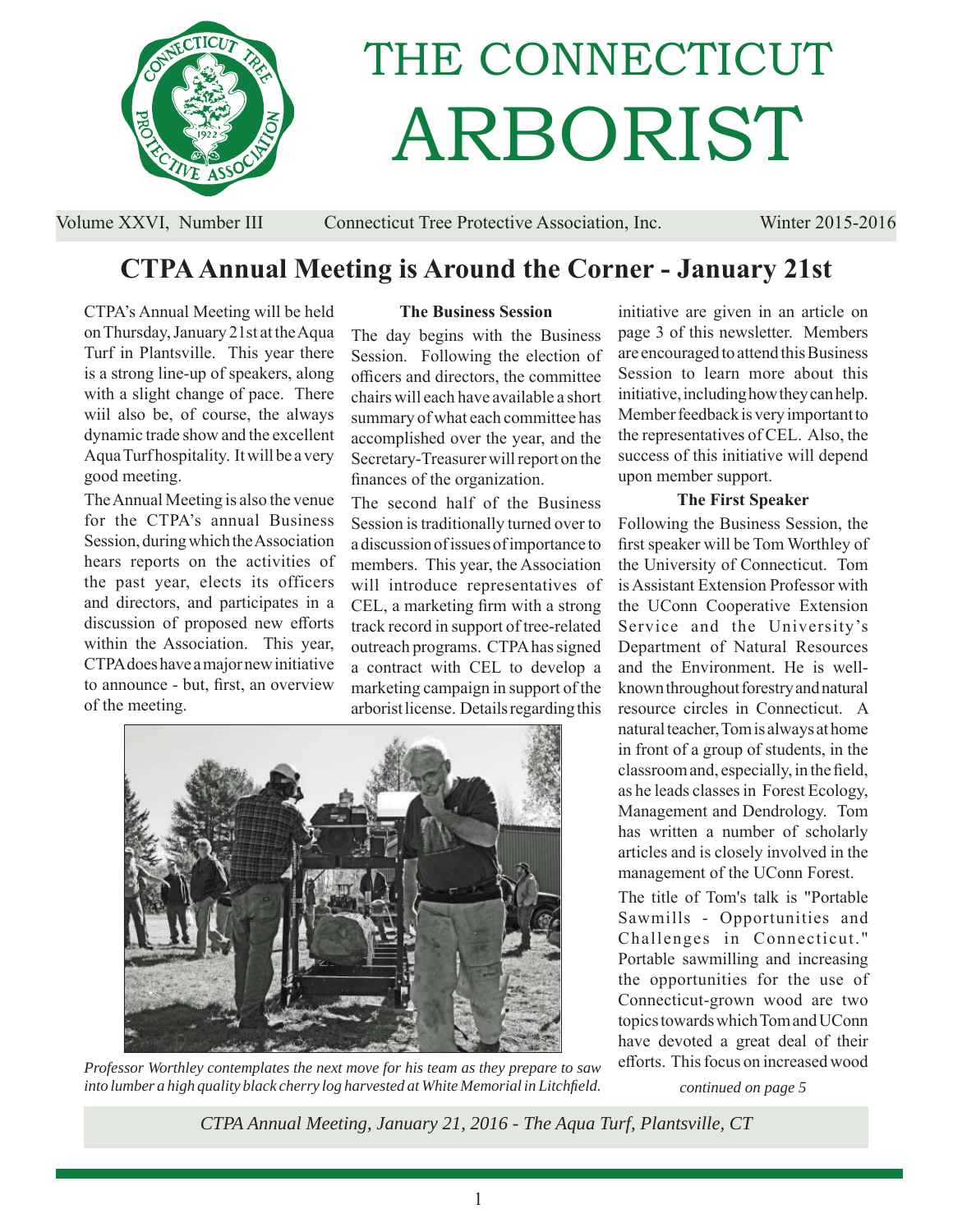# **CTPA Updates: New Office, EAB, Awards and Tree Warden CEU's**

CTPA has moved has moved its office to 60 Church Street in the Yalesville section of Wallingford. This new location, on Route 68 near Route 5, provides lots of space for CTPA's to use for an office, storage and a classroom.

The class space at the new facility will allow CTPA to provide a home for Arboriculture 101 classes, as well to host workshops and seminars.

With a multi-year lease, CTPA expects that it will find many opportunities for the use of this new office and classroom

## **CONNECTICUT TREE PROTECTIVE ASSOCIATION**

PO Box 1946 Wallingford, CT 06492 203-484-2512 fax: 203-793-7824

> **PRESIDENT** Rich Mitchell

 **VICE PRESIDENT** Charlie Iselin

**SECRETARY - TREASURER** Bud Neal

**EXECUTIVE SECRETARY** Cathy Dvorsky

### **DIRECTORS**

Pat Flynn Chris Donnelly Dr. Claire Rutledge Karl Reichle Allan Fenner Patrick Parker Ken Bullard

*We advance the care of Connecticut's trees.*

Newsletter Staff and Editor Chris Donnelly

*The Connecticut Arborist* is an official publication of the Connecticut Tree Protective Association

CTPA's Web Site - www.CTPA.org



space. *Map of the extent of the known emerald ash borer infestation in Connecticut, as of December 14, 2015. This is map is courtesy of Dr. Claire Rutledge and the CT Agricultural Experiment Station. A color version can be found on-line at www.ct.gov/deep/eab. 77 towns out of 169 are known to have EAB.*



*George Mellick of Shelter Tree receives the Arborist Citation award at the 2015 CTPA Annual Meeting. The presentation of awards are a major aspect of the Annual Meeting. The Arborist Citation is presented annually to a nonmember who as contributed exemplarily to the care of Connecticut's trees.*

## **New Tree Wardens Association Certification Program**

The Tree Wardens Association of Connecticut (TWAC) is in the process of rolling out a new certification initiative, called the "Advanced Tree Warden Certification Program". Under this initiative, individuals qualified to be tree wardens through the TWAC Tree Warden School or by being a licensed arborist will be able to claim advanced certification by accumulating a required number of educational credits. Full details are available on the TWAC website: www.cttreewardens.org.

Individuals interested in participating should register with TWAC and begin collecting ceu's towards completion of the requirements for this designation. Properly recorded registration forms or credit slips from meetings will usually serve as sufficient documentation towards ceu's.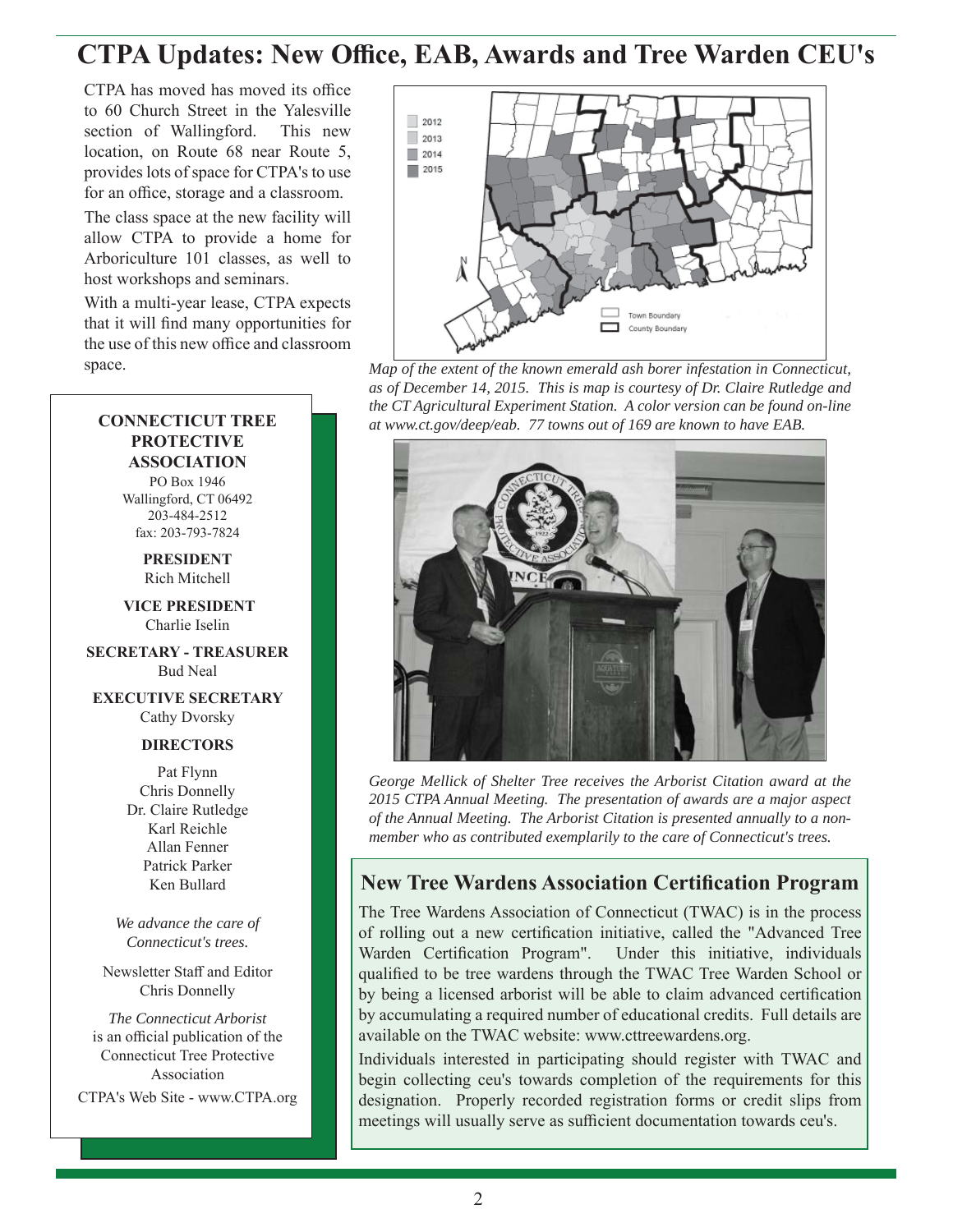# **CTPA Marketing Campaign - A New Approach to Unlicensed Tree Work**

Over the years, CTPA has tried various means of addressing the issue of unlicensed tree work. Efforts have been made involving increased enforcement, better ways to display the arborist license, one on one contact with unlicensed tree workers, and direct conversations with clients – all to mixed and limited success.

Now, CTPA is engaged in a bold, new approach. At the end of 2015, the Association contracted with CEL, a marketing, public relations and design firm out of Minneapolis, in an effort to raise broad public visibility regarding the value of the arborist license to tree owners. The marketing approach/campaign CEL is developing for CTPA will be unveiled at the CTPA Annual Meeting, during the morning Business Session. All CTPA members are encourage to attend.

CTPA began this marketing effort by meeting with CEL at CTPA's new headquarters in Wallingford. CTPA's board members, who represent everything from licensed arborists from small and medium sized tree care companies, to consulting arborists, utility arborists, tree care equipment suppliers, tree wardens and government, sat down and discussed with CEL just what they saw as being essential to this campaign. Much of the discussion centered around the several ways in which the arborist license creates value and the means by which that value can be communicated to potential clients and the general public.

With respect to tree programs, CEL is a widely known and highly successful marketing firm. CEL is probably best known for their "Trees Pay Us Back" campaign. This campaign, done for the purpose of promoting greater recognition of the value of trees, makes use of large 'price tags' hung on trees that list the dollar value of the annual benefits that come from that individual tree. In the initial release of this campaign, these price tags were hung on Arbor Day, on trees all around the Minnesota State Capitol, to impress upon the legislators the importance of trees and to give them an understanding, in dollars and cents, of the benefits provided by those trees that they pass by every day that they are at the Capitol.

Other CEL campaigns include 'Kentucky Roots', geared towards encouraging Kentuckians to recognize the importance of trees as well as the need for properly caring for trees, 'Minnesota Roots' and 'Hooked on Trees'. That last campaign was requested by Minnesota's ISA Chapter.

Any marketing campaign is a multi-stage process. CTPA is only at the initial stage of campaign development with CEL. In order for this campaign to succeed, the Association will need the input and involvement of CTPA members. It will also need, very likely, additional financial support from Connecticut's tree care companies.

To learn more, attend the Business Session beginning at 8:30 am on January 21. It is the first thing on the agenda at the CTPA meeting. Representatives of CEL will also be in attendance throughout the day to meet with attendees and to hear your feedback and ideas regarding this campaign.

CTPA's Board Members are excited by this marketing campaign. There is no guarantee that it will be the silver bullet solution to unlicensed tree work, but we do expect it to raise the bar significantly regarding public recognition of the arborist license and create a greater sense of the value of professional tree work. Other efforts, such as enforcement of the arborist licensing law, will not go away. We believe that this is one of the better solutions to unlicensed tree work. It appeals to both the public and potential clients in a way that encourages them to make an informed decision from a basis of knowledge as to what will be of most benefit to themselves especially.



*The use of CEL-inspired tree price tags placed on trees on the University of Connecticut campus, to explain the benefits of trees in monetary terms. The tag on the large hemlock in the foreground shows that the totaled benefits of this tree comes to about \$175 per year, largely due to reduced energy consumption. CEL come up with the original 'tree tag' concept, in Minnesota, to allow their client to better explain to legislators in that state the values created by trees.*

**Save the Date:** The **CTPA Education Committee** is in the process of planning a **"Trees and the Law" workshop**, to take place in Burlington on **March 15.** Notices will be sent out following the Annual Meeting.

The **CT Tree Climbing Competition** is currently scheduled for **May 7**. Climbers and volunteers will be encouraged to sign up shortly. The location will also be announced shortly.

Follow these and all CTPA events, including the **Arbor Day Poster Contest**, on the CTPA website.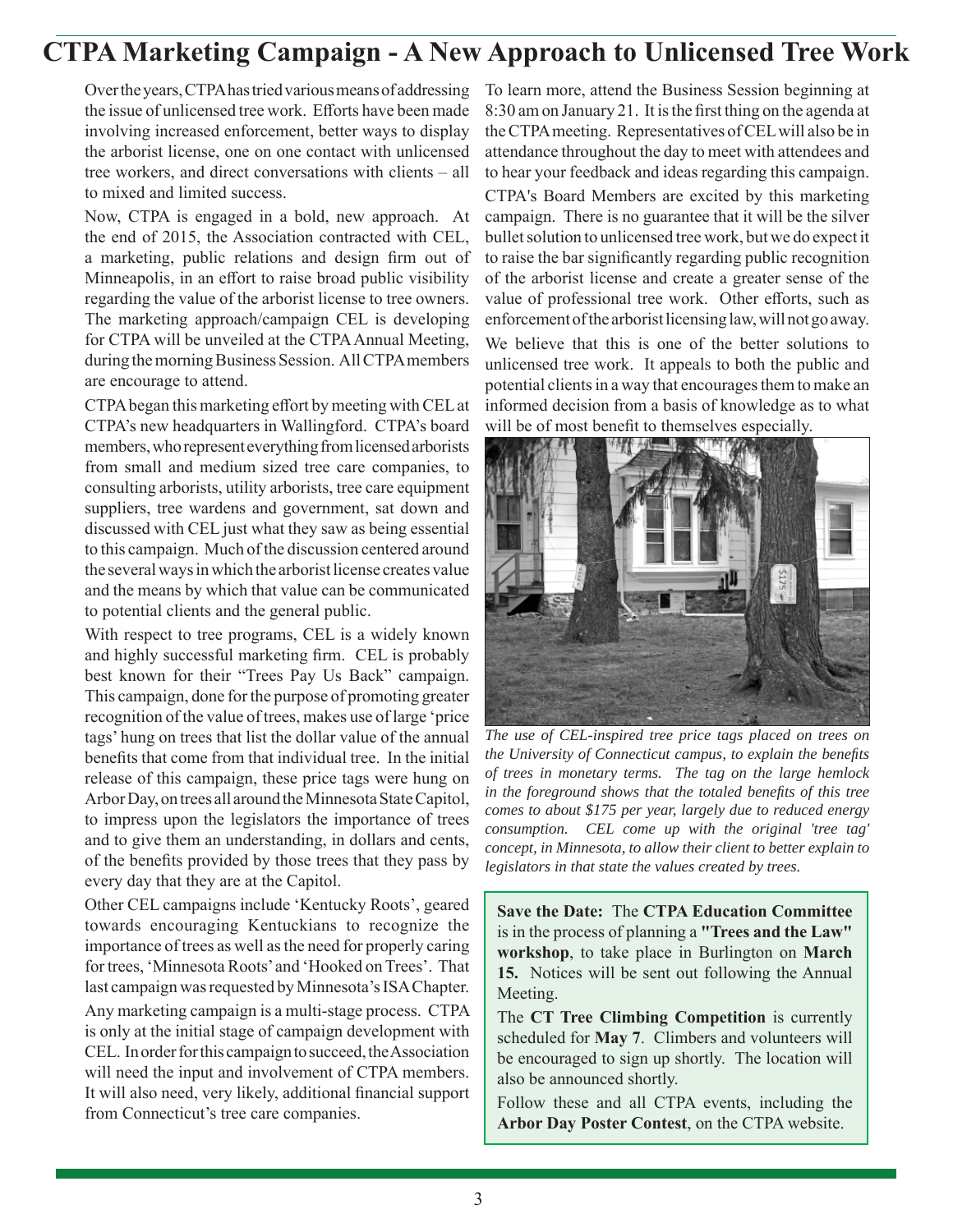## **Job Site Safety – Three Critical Components** *by Pat Flynn, Safety and Training Coordinator, Bartlett Tree Experts*

According to the bureau of labor statistics, workers in as stated above. the tree care industry are nine times as likely to suffer a fatal injury as are workers in all other industries averaged together. The three most common causes of fatalities in tree care are struck-by's, falls and electrocutions.

In addition, annually, between 6 and 7 out of every 100 tree workers suffer serious injuries requiring medical treatment. The most common cause of these injuries are chainsaw cuts and workers struck by falling limbs.

Worker's safety is the largest concern of the tree care industry. Investigation into serious accidents in the industry reveal minimal safety orientation and training at the point of hire. I believe that, if a new worker is introduced into a strong culture of safety, safety will be a priority focus for that worker throughout his or her career. The three critical components for building a culture of safety are mentorship, training and communication.

**Mentorship:** The dictionary defines a mentor as "someone who teaches or gives help and advice to a less experienced and often younger person". This definition implies elements of commitment, trust and personal support. A mentorship program serves to help ensure the safe and efficient development of a newly hired or newly promoted employee. This type of one-on-one counselling and attention will integrate them into the team and help them become a well-rounded arborist faster and better than any other conventional training program.

Mentoring doesn't always happen on its own. Often, it requires some encouragement within the company so that the mentor understands and is confident in his or her role. However, when it happens right, it can produce strong bonds within a company, to the benefit of everyone.

**Training:** In structuring a training program it is helpful to keep in mind how adults learn and retain information. It is stated that adults retain:

- 10% of what they read
- 20% of what they hear
- 30% of what they see
- 50% of what they see and hear
- 70% of what they say
- 80% of what they do
- 95% of what they teach

The more involved an individual is in a training module, the more he/ she will become truly educated on that subject and the more the individual will retain of the critical information.

With this in mind, try to structure training in such a way that incorporates many of the methods of adult learning

For example, imagine a training session focusing on tying a knot. First, you might explain the advantages, disadvantages and intended use of the knot. Second, you demonstrate how to correctly tie the knot. Then, you have the audience participate by tying it themselves and, finally, you have each participant teach tying that knot to a partner.

**Communication:** One common root cause of most major accidents is poor communication. Tree work is a team sport. Each member of the crew needs to know what his/ her role is, what the other crew members will be doing, how each person's role fits into the overall picture and what the ultimate goal is. The final result, of course, is a safe and efficient job completed to the satisfaction of the client. Job briefings are the vehicle to ensure thorough communication and understanding amongst all crew members at the worksite. Before work proceeds, a jobsite briefing must be held. This is not only an OSHA requirement, it is a fundamental principle of safe work. Each job briefing must address the obstacles and hazards at the worksite and discuss ways to mitigate the risks identified. Special precautions and PPE must be also be addressed.

Work should never proceed until all these have been carefully considered, appropriate action taken and plans made. If there are any changes in the job – such as change in the weather or personnel on the job site or if there has been some sort of break in the action, even for lunch – then additional jobsite briefings are required and must be done. **The End Result:** The goal of all of this is not increased job site rigor and structure, in order to put more rules and responsibilities on people. The goal, instead, is a more responsive workplace, where more people are paying attention to what is really important, in terms of the people on the job and what gets done during the course of the day. The benefits include increased worker safety, improved productivity and better overall morale.



*From the 2007 CT Tree Climbing Competition.*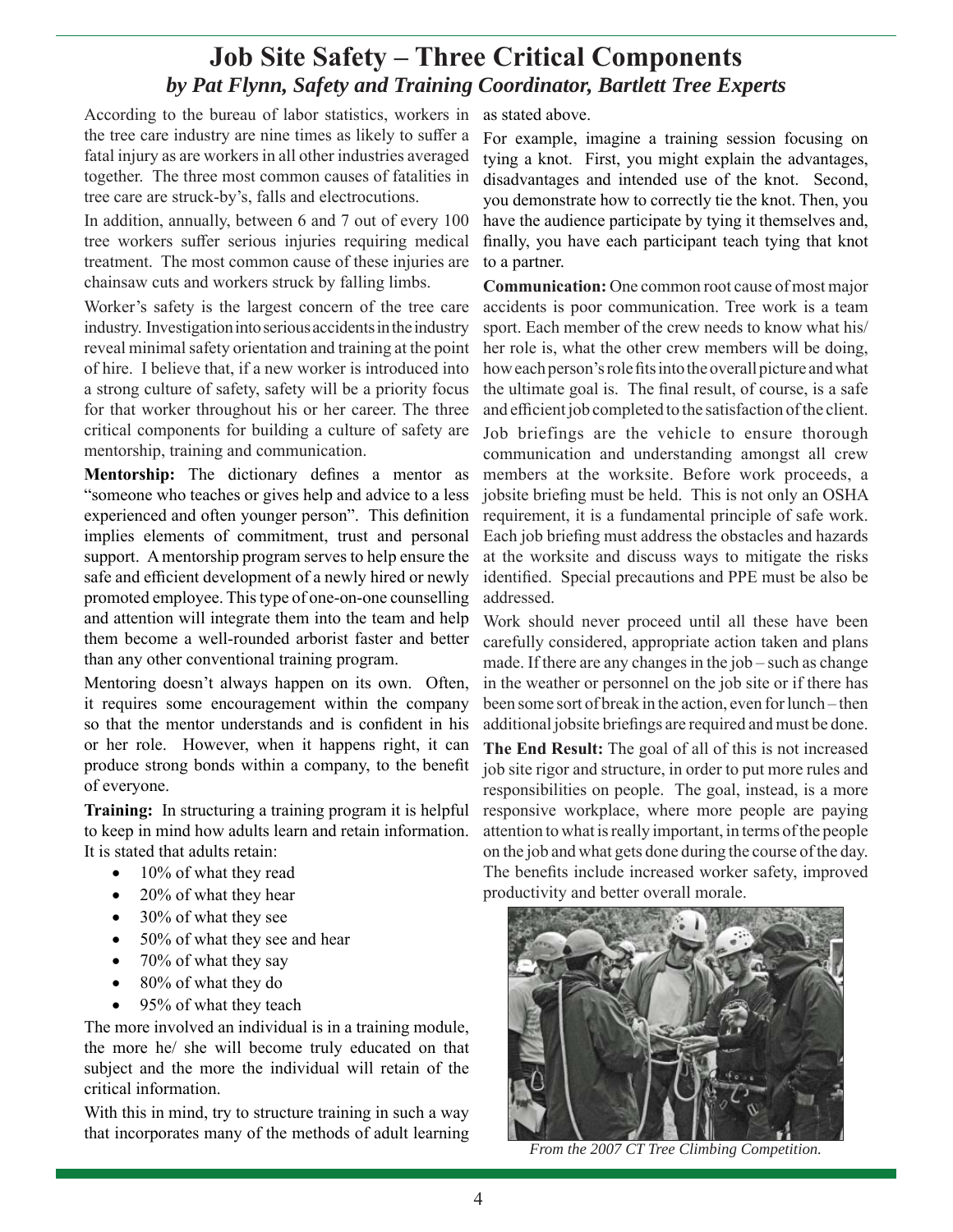# **CTPA Annual Meeting** *(continued)*

use includes wood from the urban forest. Towards that end, the University has established a research program focusing on how portable band sawmills might make a difference. Led by Professor Worthley and featuring an ongoing roster of graduate students, researchers have looked into many aspects regarding the use of portable sawmills, including the state of the art in technical terms, the ways various users might take advantage of this technology and the most effective ways to develop a market for the wood produced.

During his talk, Tom will outline the work being done at UConn, relate some of his practical experiences and those of his team, and discuss the manner in which arborists might participate in the movement towards greater use of local wood. Tom and his team are also central participants in the development of Stormwise. Attendees can anticipate a brief update regarding the ongoing work in that project.

#### **The Keynote Speaker**

The keynote speaker is Cynthia Mills. Ms. Mills is the Founder, President and CEO of The Leaders' Haven. The Leaders' Haven is a consulting group that emphasizes the growth of leaders and leadership through coaching and individual development, with an emphasis on strategic visioning and change management.

Cynthia is perhaps best known in the arboricultural profession through her time with Tree Care Industry Association (TCIA), where she was President for over ten years. During her time at TCIA, she saw the expansion of the organization and the consolidation of TCIA around certain core programs such as the Certified Treecare Safety Professional credential.

Cynthia will be speaking twice, giving two separate talks. Her first talk, in the morning, is entitled "Change x 10": Swimming Upstream". This talk will challenge the audience to look to the future and prepare for the

changes that are brewing, through the asking of such critical questions as: "What's coming at us in the next ten years? What should you be doing to develop your potential and that of your successors, while the future rushes at you? How do you set yourself apart and plan in the most dynamic and innovative era in human history? How do you lead strategically, execute flawlessly, remain relevant, stay on top and retain your sanity? What does it take to be a change master through exponential change?"

This talk is itself a bit of a change for a CTPA program, as it places an emphasis on personal development and leadership. The CTPA board anticipates that the membership will learn a great deal from this talk. For many in attendance, it will be inspirational.

The Association itself always looks towards the future and encourages its members to do so as well, staying on top of changes in ideas and practices associated with tree care while growing personally and remaining dedicated to the values of being professional. While CTPA is an educational, not a professional, association, staying connected to one's core ideals is a great motivator, both for educational advancement and professional growth. This talk will help make that connection.

In the afternoon, Cynthia will speak on coaching, as in "Put Me In Coach, I'm Ready to Play Today". She describes coaching as another of the techniques useful for bringing the team together in the workplace, to be used along with such tools as mentoring, leadership programs, performance reviews, personality profiles, and 360's. Times change and so does the personality of the workforce. Today, feedback, tracking personal development and communications are seen as critical elements in the workplace. Coaching fits right in and has much to offer those whose focus in on the future, including where they will be ten years from now.

*continued on page 6*





*The portable sawmill and the UConn team in action. The result is a sizeable quantity of high-quality cherry boards.*